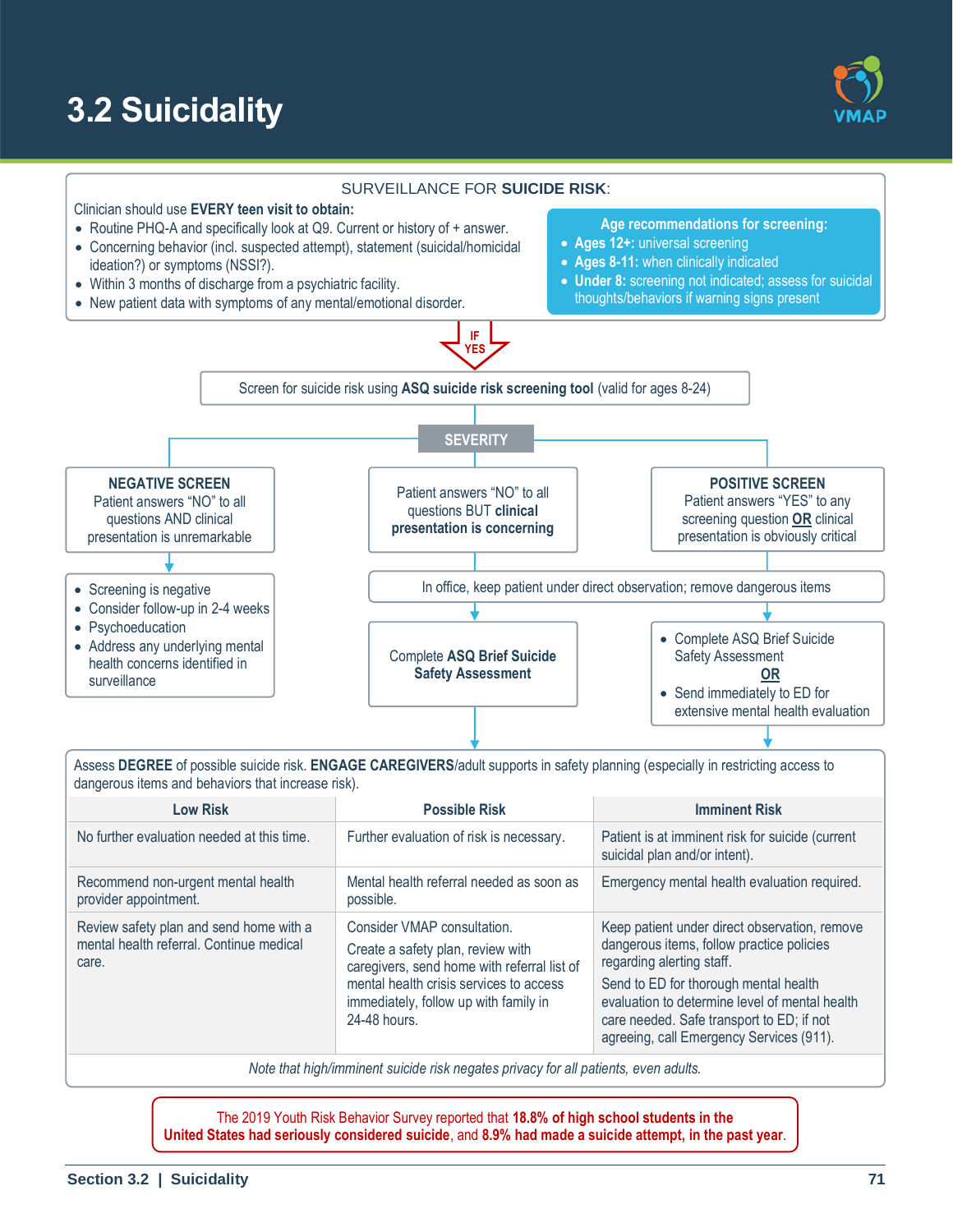# **SCREENING FOR SUICIDE RISK**

Suicide and suicidal behavior among youth and young adults is a major public health crisis. Suicide is the 2nd leading cause of death among young people age 10-24 in the United States, and rates have been rising for decades.

In 2022 the American Academy of Pediatrics and the American Foundation for Suicide Prevention released the *[Blueprint for Youth Suicide Prevention](https://www.aap.org/en/patient-care/blueprint-for-youth-suicide-prevention/)*.

| <b>Age Recommendations for Suicide Risk Screening</b> |                                                                                                                                                                                                                                                                                                                                                                                                                                                                                                                               |  |  |  |
|-------------------------------------------------------|-------------------------------------------------------------------------------------------------------------------------------------------------------------------------------------------------------------------------------------------------------------------------------------------------------------------------------------------------------------------------------------------------------------------------------------------------------------------------------------------------------------------------------|--|--|--|
| Youth ages 12+                                        | Universal screening                                                                                                                                                                                                                                                                                                                                                                                                                                                                                                           |  |  |  |
| Youth ages 8-11                                       | Screen when clinically indicated:<br>• When presenting with behavioral health chief complaint<br>• If the patient or caregiver raises a concern<br>• If reported history of suicidal ideation or behavior<br>• If the patient displays warning signs of suicide                                                                                                                                                                                                                                                               |  |  |  |
| Youth under age 8                                     | Screening not indicated. Assess for suicidal thoughts and behaviors if warning signs or caregiver report of suicidal<br>behaviors are present. Examples include, but aren't limited to:<br>• Talking about wanting to die or wanting to kill oneself<br>• Actions such as grabbing their throat in a "choking" motion, or placing their hands in the shape of a gun pointed<br>toward their head<br>• Engaging in self-harming behaviors<br>• Acting with impulsive aggression<br>• Giving away treasured toys or possessions |  |  |  |

## **Asking kids about suicide is:**

- Safe
- Very important for suicide prevention
- Not harmful
- Does not put thoughts or ideas into their heads

The [ASQ Brief Suicide Safety Assessment](https://www.nimh.nih.gov/research/research-conducted-at-nimh/asq-toolkit-materials/youth-asq-toolkit#outpatient) offers sample statements!

# **IMPORTANT RESOURCE:**



The AAP **[Blueprint for Youth](https://www.aap.org/en/patient-care/blueprint-for-youth-suicide-prevention/)  [Suicide Prevention](https://www.aap.org/en/patient-care/blueprint-for-youth-suicide-prevention/)** (2022) includes Strategies for Clinical Settings for Youth Suicide Prevention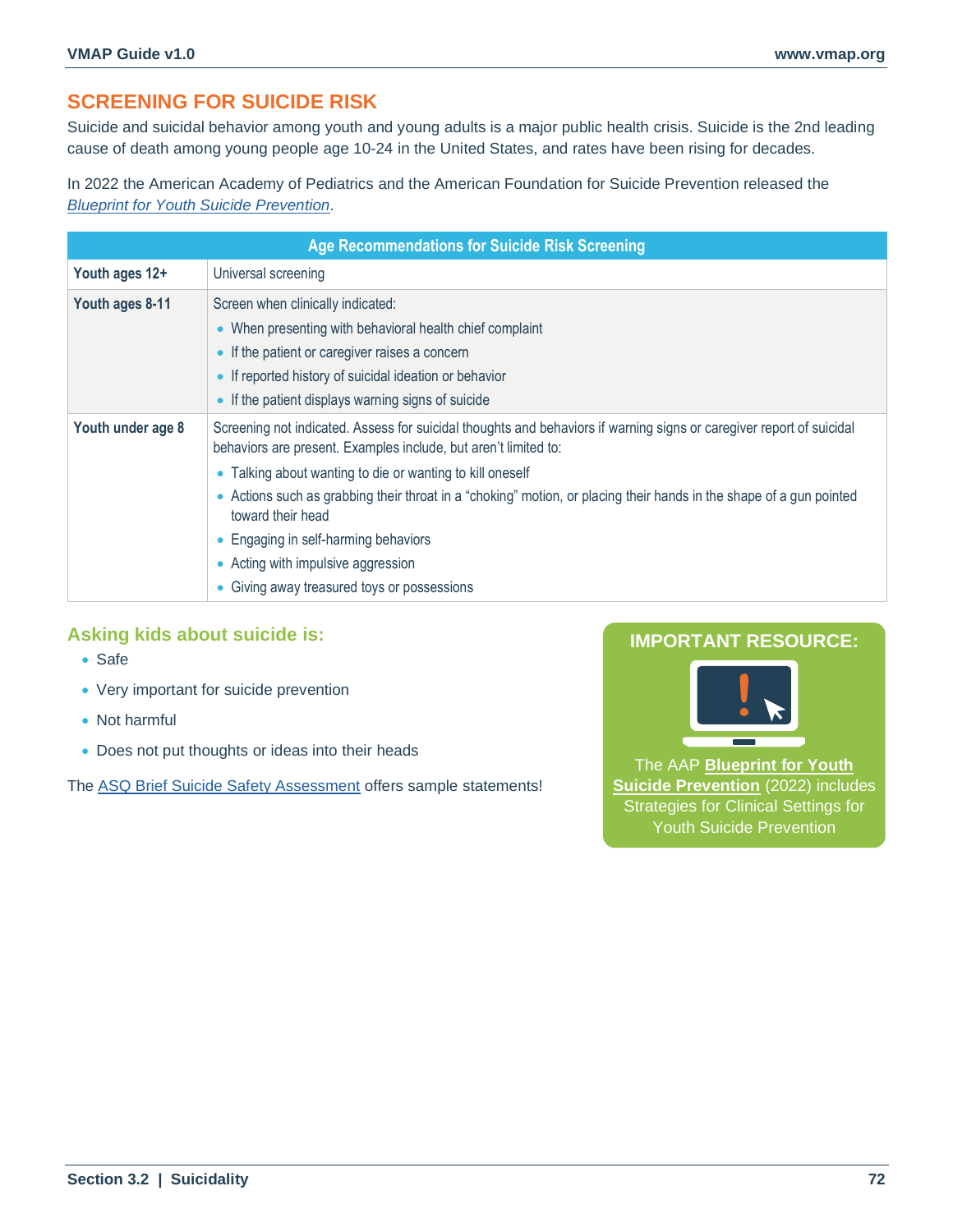

| - Ask the patient: ———————————————                                                                                                                                                                                                                                                                                                        |                    |               |
|-------------------------------------------------------------------------------------------------------------------------------------------------------------------------------------------------------------------------------------------------------------------------------------------------------------------------------------------|--------------------|---------------|
| 1. In the past few weeks, have you wished you were dead?                                                                                                                                                                                                                                                                                  | $\bigcirc$ Yes     | $Q$ No        |
| 2. In the past few weeks, have you felt that you or your family<br>would be better off if you were dead?                                                                                                                                                                                                                                  | $\bigcirc$ Yes     | $\bigcirc$ No |
| 3. In the past week, have you been having thoughts<br>about killing yourself?                                                                                                                                                                                                                                                             | $\overline{O}$ Yes | $\bigcirc$ No |
| 4. Have you ever tried to kill yourself?                                                                                                                                                                                                                                                                                                  | <b>O</b> Yes       | $Q$ No        |
|                                                                                                                                                                                                                                                                                                                                           |                    |               |
|                                                                                                                                                                                                                                                                                                                                           |                    |               |
|                                                                                                                                                                                                                                                                                                                                           |                    |               |
| If the patient answers Yes to any of the above, ask the following acuity question:<br>5. Are you having thoughts of killing yourself right now?                                                                                                                                                                                           | <b>O</b> Yes       |               |
|                                                                                                                                                                                                                                                                                                                                           |                    |               |
| If patient answers "No" to all questions 1 through 4, screening is complete (not necessary to ask question #5).<br>No intervention is necessary (*Note: Clinical judgment can always override a negative screen).                                                                                                                         |                    |               |
| If patient answers "Yes" to any of questions 1 through 4, or refuses to answer, they are considered a<br>positive screen. Ask question #5 to assess acuity:                                                                                                                                                                               |                    |               |
| $\Box$ "Yes" to question #5 = acute positive screen (imminent risk identified)<br>• Patient requires a STAT safety/full mental health evaluation.<br>Patient cannot leave until evaluated for safety.<br>• Keep patient in sight. Remove all dangerous objects from room. Alert physician or clinician<br>responsible for patient's care. |                    |               |
| $\Box$ "No" to question #5 = <b>non-acute positive screen</b> (potential risk identified)<br>• Patient requires a brief suicide safety assessment to determine if a full mental health evaluation<br>is needed. Patient cannot leave until evaluated for safety.<br>• Alert physician or clinician responsible for patient's care.        |                    | $Q$ No        |
| <b>Provide resources to all patients</b>                                                                                                                                                                                                                                                                                                  |                    |               |
| 24/7 National Suicide Prevention Lifeline 1-800-273-TALK (8255) En Español: 1-888-628-9454<br>24/7 Crisis Text Line: Text "HOME" to 741-741                                                                                                                                                                                               |                    |               |

**73**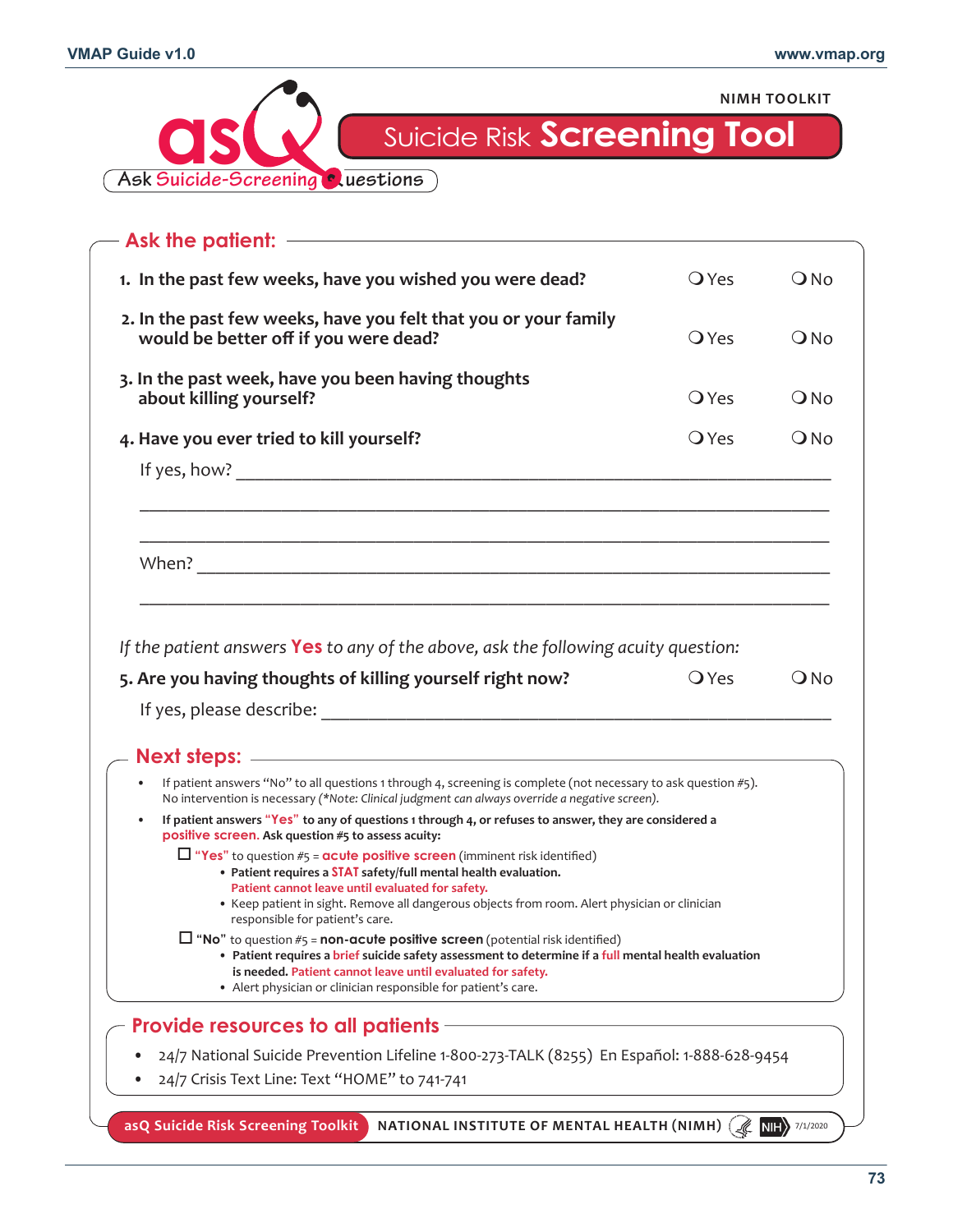

7/1/2020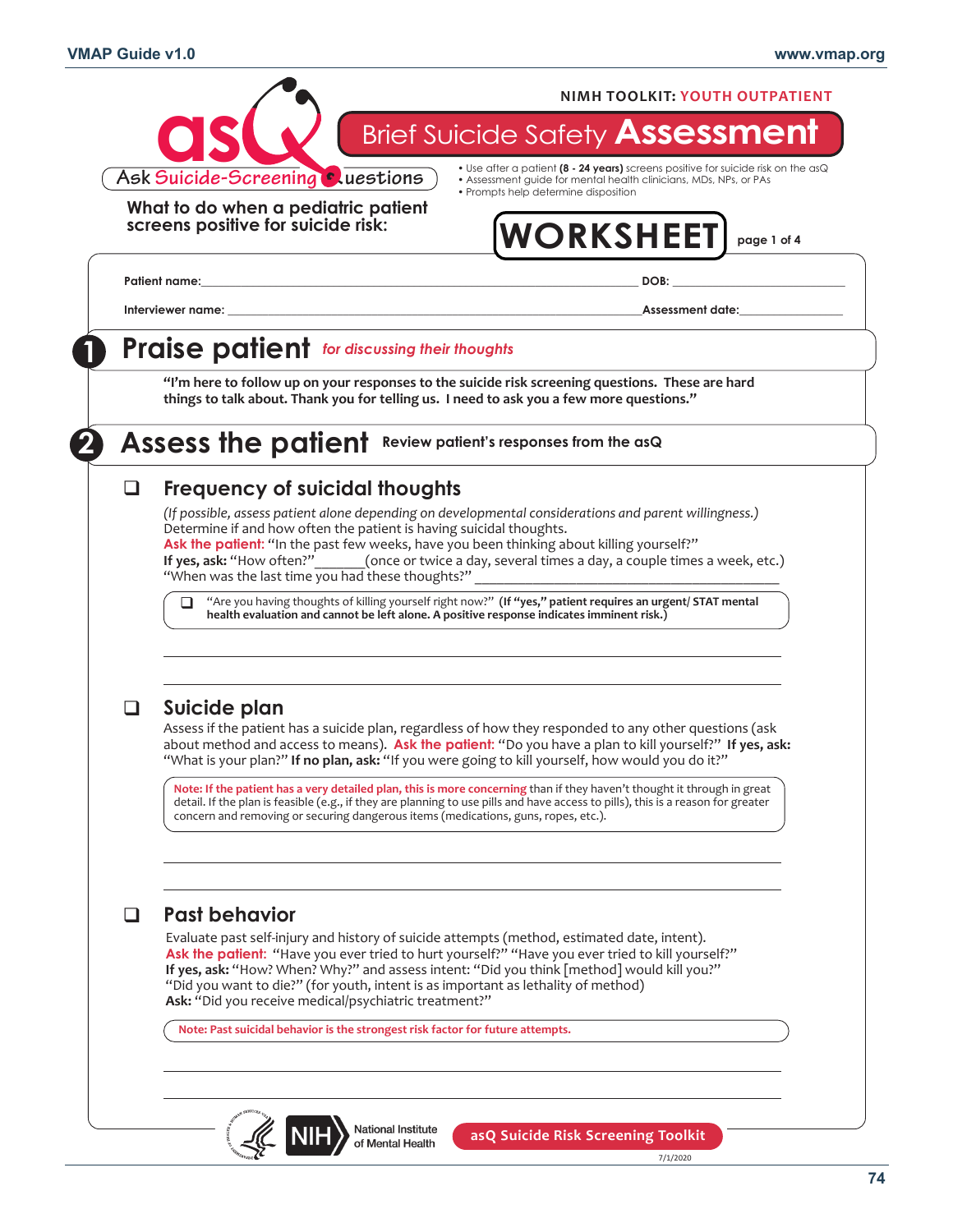

**NIMH TOOLKIT: YOUTH OUTPATIENT**

# Brief Suicide Safety **Assessment**

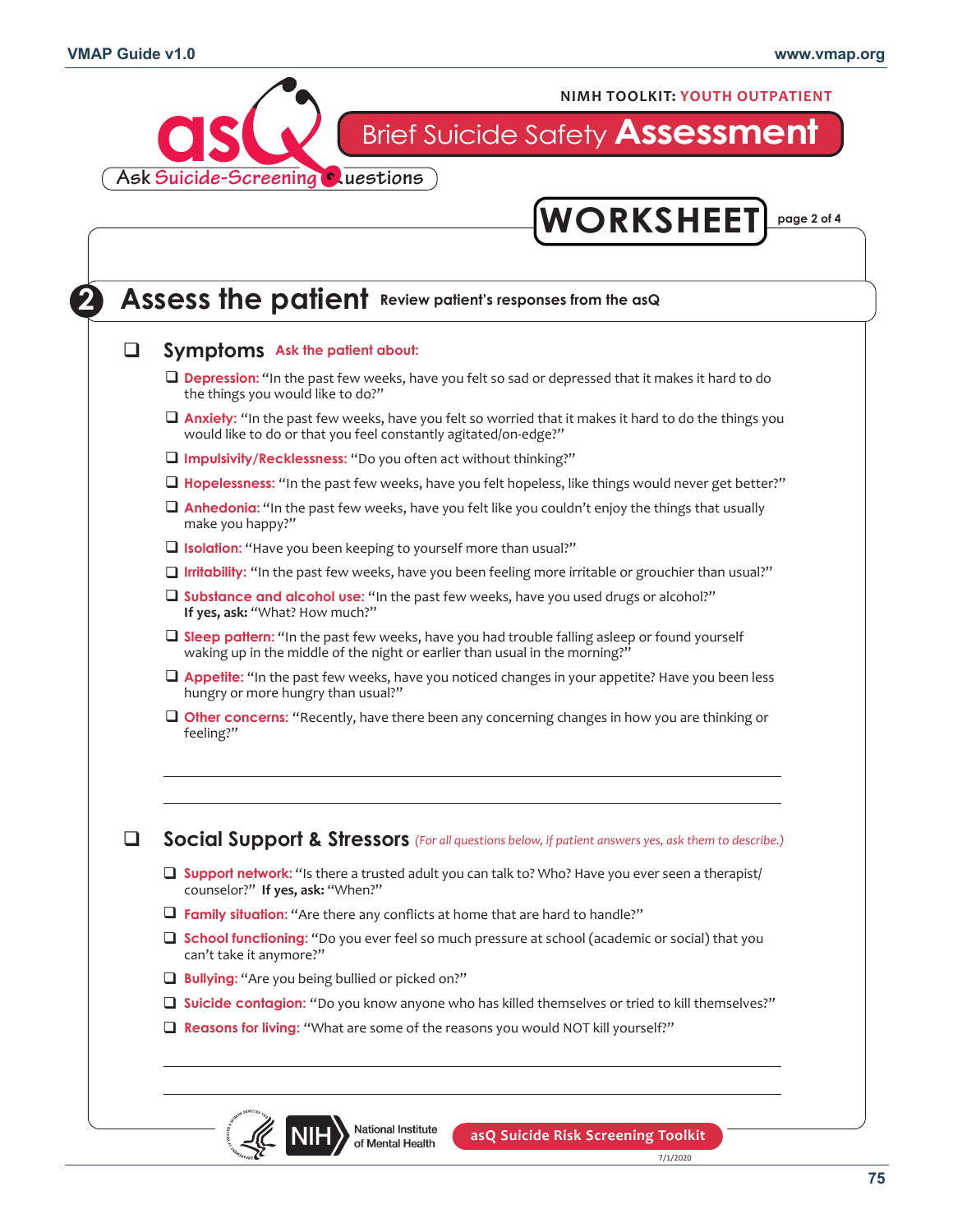

| "Your child said (reference positive responses on the asQ). Is this something he/she shared with you?"<br>"Does your child have a history of suicidal thoughts or behavior that you're aware of?" If yes, say: "Please explain."<br>□ Sad or depressed?" □ Anxious?" □ Impulsive? □ Reckless?" □ Hopeless?" □ Irritable?"<br>$\Box$ Yes<br>$\Box$ Yes<br>"How are potentially dangerous items stored in your home?" (e.g. guns, medications, poisons, etc.)<br>$\Box$ Yes | $\Box$ No<br>$\Box$ No<br>$\Box$ No                                                                                                                                                                                                                                                                                                                                                                                                                                              |
|---------------------------------------------------------------------------------------------------------------------------------------------------------------------------------------------------------------------------------------------------------------------------------------------------------------------------------------------------------------------------------------------------------------------------------------------------------------------------|----------------------------------------------------------------------------------------------------------------------------------------------------------------------------------------------------------------------------------------------------------------------------------------------------------------------------------------------------------------------------------------------------------------------------------------------------------------------------------|
|                                                                                                                                                                                                                                                                                                                                                                                                                                                                           |                                                                                                                                                                                                                                                                                                                                                                                                                                                                                  |
|                                                                                                                                                                                                                                                                                                                                                                                                                                                                           |                                                                                                                                                                                                                                                                                                                                                                                                                                                                                  |
|                                                                                                                                                                                                                                                                                                                                                                                                                                                                           |                                                                                                                                                                                                                                                                                                                                                                                                                                                                                  |
|                                                                                                                                                                                                                                                                                                                                                                                                                                                                           |                                                                                                                                                                                                                                                                                                                                                                                                                                                                                  |
|                                                                                                                                                                                                                                                                                                                                                                                                                                                                           |                                                                                                                                                                                                                                                                                                                                                                                                                                                                                  |
|                                                                                                                                                                                                                                                                                                                                                                                                                                                                           |                                                                                                                                                                                                                                                                                                                                                                                                                                                                                  |
| $\Box$ Yes                                                                                                                                                                                                                                                                                                                                                                                                                                                                | $\Box$ No                                                                                                                                                                                                                                                                                                                                                                                                                                                                        |
| At the end of the interview, ask the parent/guardian: "Is there anything you would like to tell me in private?"                                                                                                                                                                                                                                                                                                                                                           |                                                                                                                                                                                                                                                                                                                                                                                                                                                                                  |
|                                                                                                                                                                                                                                                                                                                                                                                                                                                                           | Make a safety plan with the patient Include the parent/guardian, if possible.                                                                                                                                                                                                                                                                                                                                                                                                    |
|                                                                                                                                                                                                                                                                                                                                                                                                                                                                           | Create a safety plan for managing potential future suicidal thoughts. A safety plan is different than making a<br>"safety contract"; asking the patient to contract for safety is NOT effective and may be dangerous or give a false<br>sense of security. Say to patient: "Our first priority is keeping you safe. Let's work together to develop a safety<br>plan for when you are having thoughts of suicide." Examples: "I will tell my mom/coach/teacher." "I will call the |

- **Discuss coping strategies** to manage stress (such as journal writing, distraction, exercise, self-soothing techniques).  $\Box$
- **Discuss means restriction** (securing or removing lethal means): "Research has shown that limiting access to dangerous objects saves lives. How will you secure or remove these potentially dangerous items (guns, medications, ropes, etc.)?"  $\Box$
- Ask safety question: "Do you think you need help to keep yourself safe?" (A "no" response does not indicate that the patient is safe; but a "yes" is a reason to act immediately to ensure safety.)  $\Box$

**Comments**

National Institute NIH of Mental Health

**asQ Suicide Risk Screening Toolkit**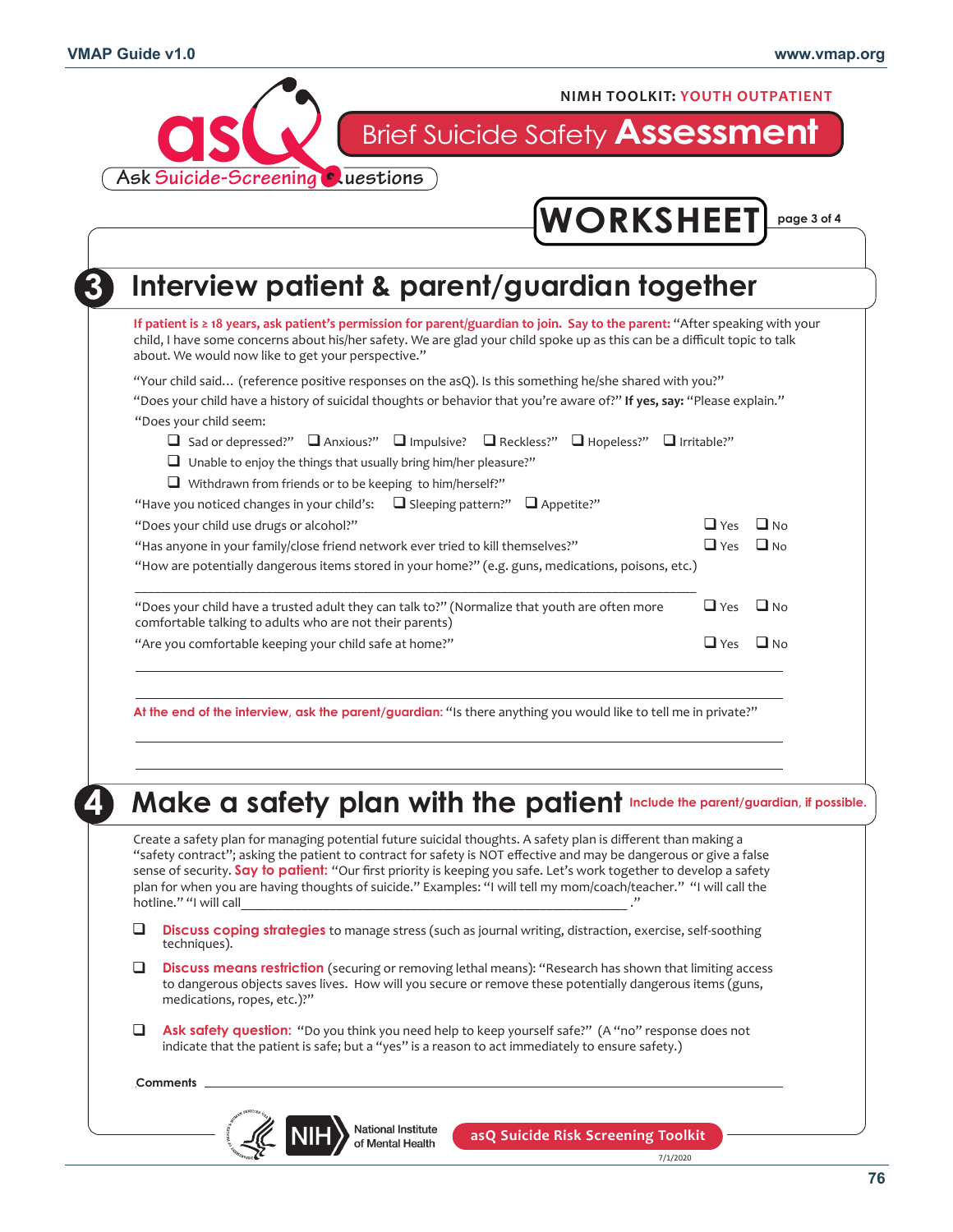

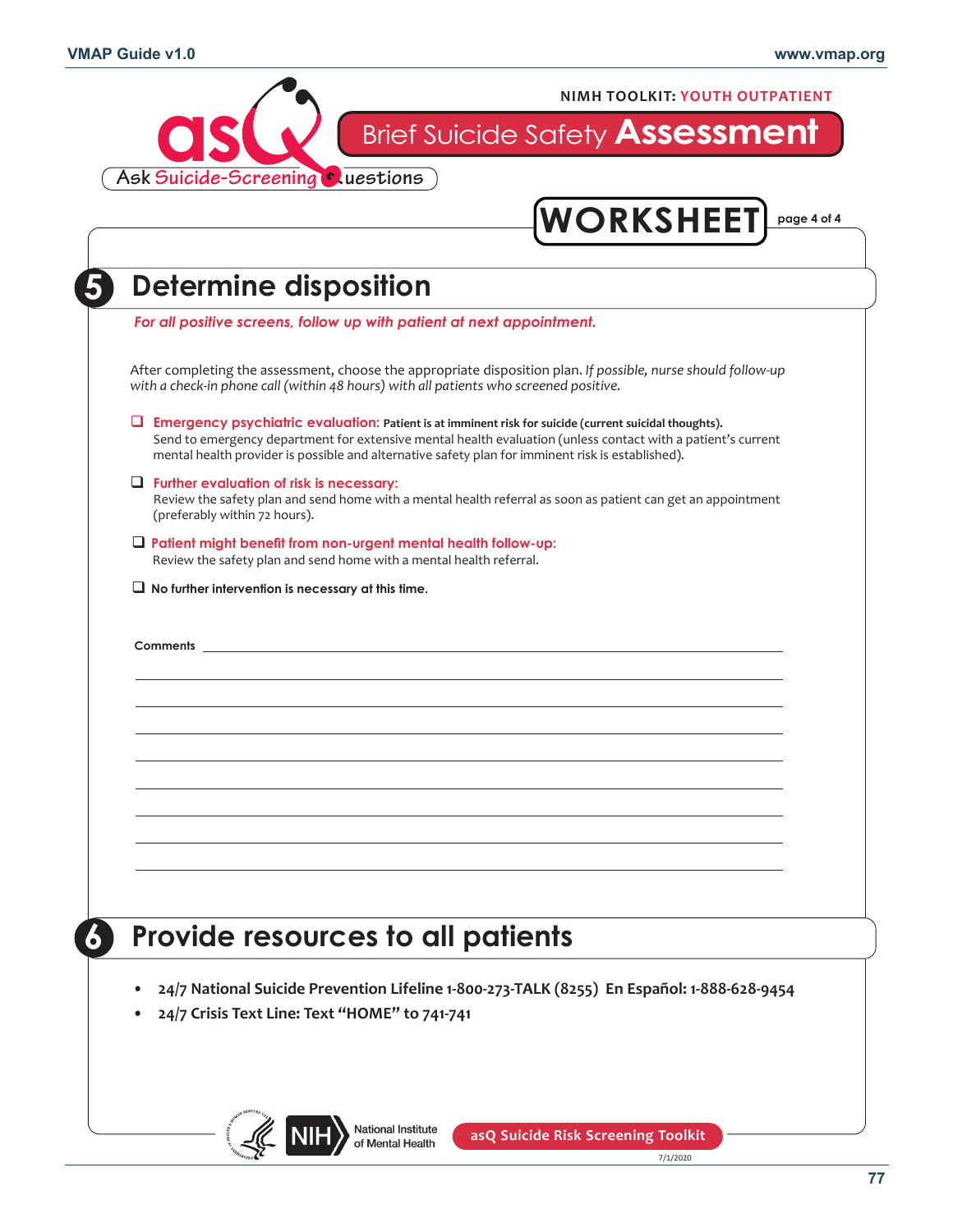# **EVIDENCE-BASED BEHAVIORAL INTERVENTIONS FOR SUICIDALITY**

- 1. Currently there are no interventions that have been deemed evidence-based. It is difficult to design ethical research for individuals experiencing suicidal ideation. Despite limitations in the literature, there is research to support the use of some techniques over others.
- 2. There is good evidence supporting use of Safety Planning and Lethal Means Restriction to reduce both suicide attempts and deaths from suicide.

**SAFETY PLANS LETHAL MEANS RESTRICTION DIRECT OBSERVATION** (line of sight, no locked doors, buddy) **MENTAL HEALTH THERAPY**

3. Selective serotonin reuptake inhibitors (SSRIs) may help reduce suicidal ideation; however, in some individuals they may cause suicidal ideation.

> **Box Warning: Monitor carefully for suicidal thoughts, especially in early treatment phase.**

- 2004 FDA review of 24 clinical trials (4,400 children and teens prescribed antidepressants for MDD, anxiety, OCD). **No completed suicides in any trials.**
- See Module 1.4 on Psychopharmocology Basics
- 4. Cognitive behavioral therapy (CBT) and dialectical behavior therapy (DBT) have both shown promise in reducing suicidal ideation in some youth when paired with appropriate medication therapy.
- 5. Address sleep.
- 6. When lethal means are made less available or less deadly, suicide rates decline.
	- Keeping firearms locked and eliminating unsupervised exposure to firearms may decrease the likelihood of youth suicide involving firearms.
	- During routine evaluations and where consistent with state law, ask whether firearms are kept in the home and discuss with caregivers the increased risk of adolescent suicide with the presence of firearms.
	- Specifically for adolescents at risk for suicide, advise caregivers to remove guns and ammunition from the house, keep razors and other sharp objects locked away, and secure supplies of prescription and over-thecounter medications.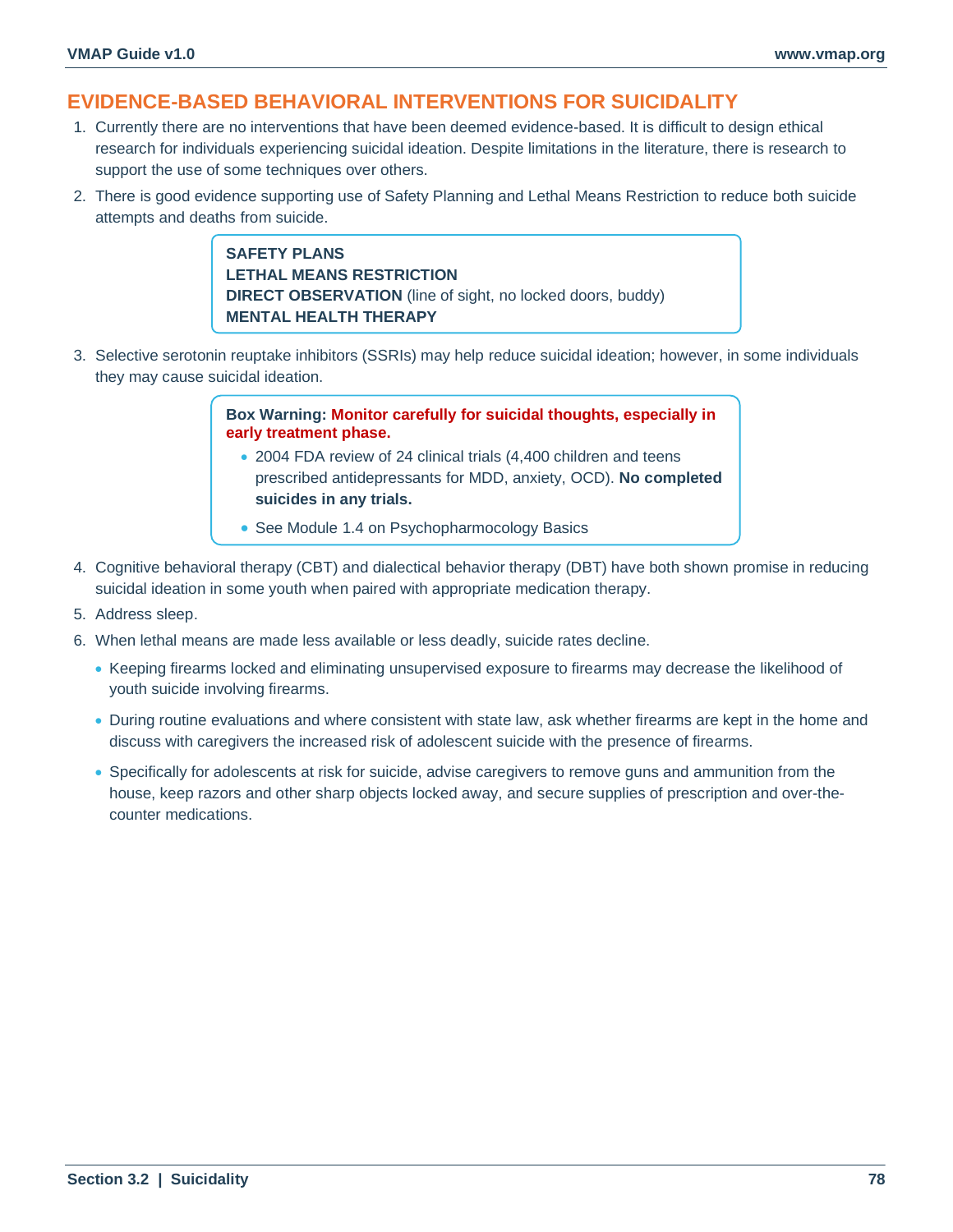# **PROVIDER TIPS & CLINICAL PEARLS**

- Suicide is the second leading cause of death for youth ages 10-24.
- Adolescents and young adults: leading method of **completed** suicide is the use of firearms; over 80% of US youth under 18 who died by suicide used a gun.
- Children ages 10-14: most likely to **complete** suicide by strangulation or hanging.
	- Discuss with caregivers the need for direct (REMAIN IN LINE-OF-SIGHT) observation and uncompromising intervention if this method has been considered or prior attempts included these methods.
- The most common method of attempted suicide is overdose/poisoning with medications, street drugs or alcohol, or chemical ingestions. However, the LETHALITY of suicide attempts is much greater with firearms (90%) versus other means (10%).
- **Short-term risk:** same day to 2 weeks
	- Recent breakup
	- Recent exposure to suicide
	- Stressful life event
	- Sleep disturbance
- **Psychiatric hospitalization is almost always indicated** for children and adolescents with suicidal attempt, plan/intent, or immediate high risk of suicide.
- **Protective factors:**
	- Access to effective physical and behavioral health care
	- Strong connection to family, friends, and/or community
	- Optimism for the future (e.g., looking forward to college)
	- Constructive use of leisure time
	- Fear of death and dying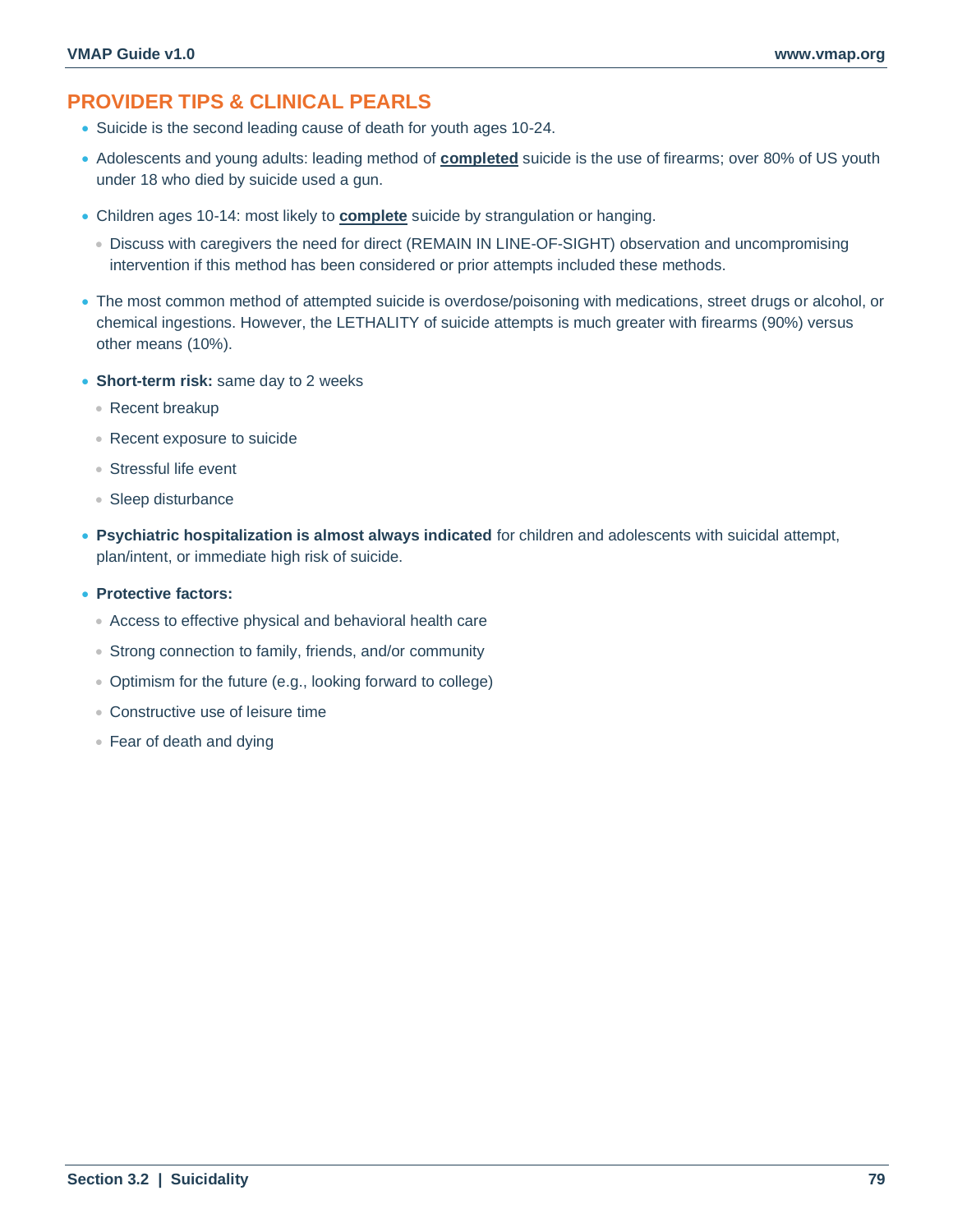## **FAMILY HANDOUT**

Your child's health and safety is our #1 priority. We use a screening tool created by the National Institute of Mental Health specifically for youth and children. You can find more information about this screening at [www.nimh.nih.gov/research/research-conducted-at-nimh/asq-toolkit-materials.](https://www.nimh.nih.gov/research/research-conducted-at-nimh/asq-toolkit-materials)

Suicide is the 2nd leading cause of death for youth. Please note that asking youth questions about suicide is safe and is very important for suicide prevention. Research has shown that asking youth about thoughts of suicide is not harmful and does not put thoughts or ideas into their heads.

Although attempting and completing suicide is more common in youth with depression and other mood disorders, impulsive suicide attempts can occur in those with no known history of mental illness. Families can make homes safer, helping to protect children and teens. Although it is not possible to make a home perfectly safe, following these suggestions can help reduce the risks and chance for a suicide attempt.

Even if you have made your home safer, if your child is talking about thoughts or plans of suicide, they should be urgently evaluated by a qualified mental health provider.

#### **Sources of Risk in the Home**

#### **Weapons**

- Research shows that having a gun or weapon in the home increases the risk of dying by suicide.
- Guns should be stored unloaded in a locked safe. Bullets should be also locked, but in a separate place.
- Gun safe keys or combination to the lock should be kept only by the adults in the house.
- Consider purchasing trigger locks for guns.
- When children and teens go to friends' or relatives' homes, ask about gun ownership and storage.
- Lock away knives, razor blades, and other sharp objects from children and teens.

#### **Medications**

- Keep all medications, both prescribed and non-prescribed (over-the-counter), in a locked box.
- An adult should hand out and control all prescribed and over-the-counter medications to children and adolescents.
- Keep track of all bottles of medication as well as the number of pills in each container, including those prescribed as over-the-counter medications (such as pain relief, allergy pills, vitamins, and supplements, etc.) for every person and any pets in the home.
- Dispose of all expired and no-longer-used prescribed medications by bringing them to your local pharmacy or fire station.
- Ask the parents of your child's friends how their medications are stored in their home.

#### **Other substances**

- If substances that can be abused are kept in the home, they should be monitored and locked.
- Keep track of bottles of alcohol and lock them away. It is not enough to put these items "out of reach."
- If marijuana is kept in the home, lock all forms of it in a lock box that only adults in the house have the key or combination to.
- Talk with the parents of your child's friends about how they store alcohol or marijuana in the home.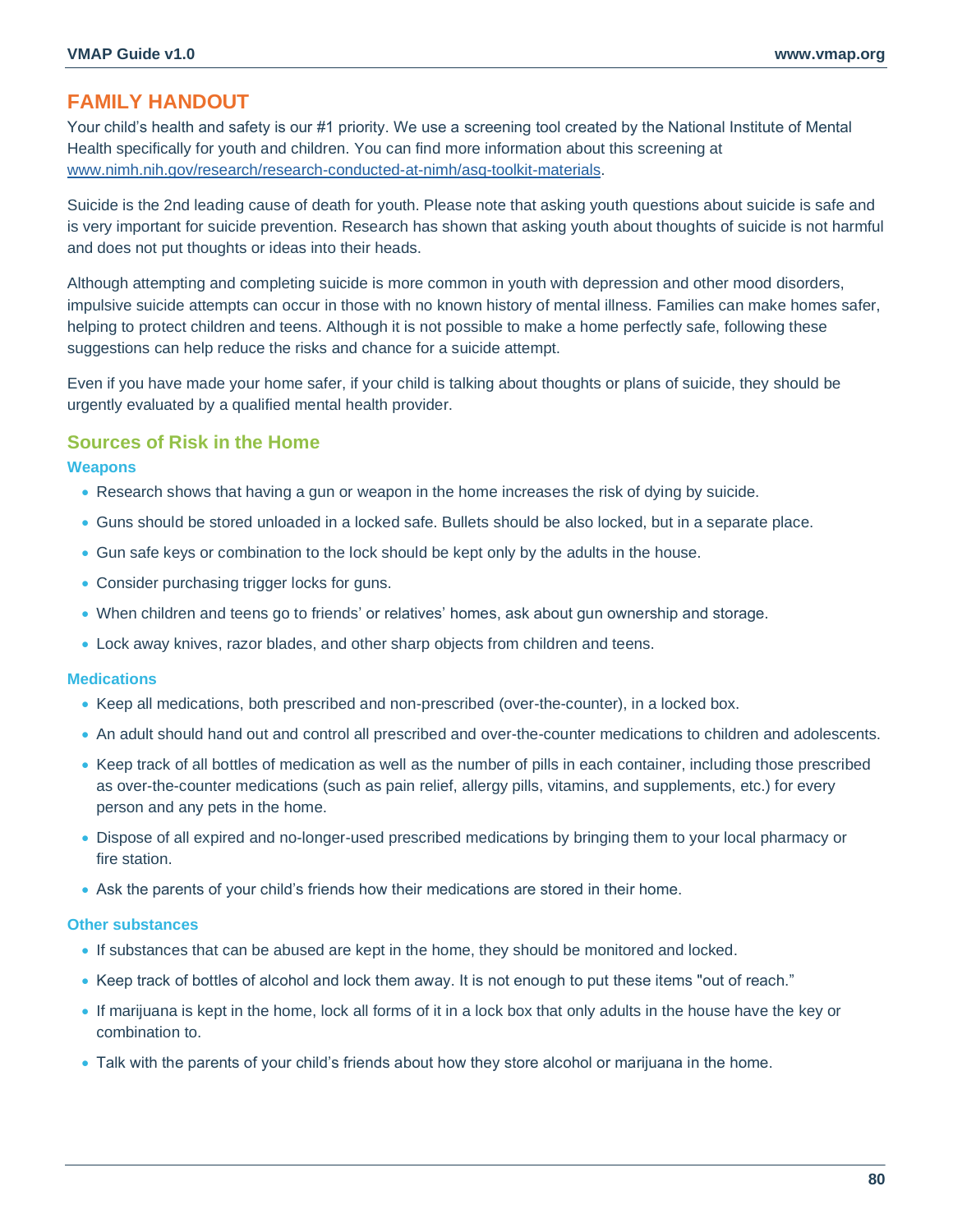**Other items can be used for self-harm and suicide**

- Keep your vehicle keys with you at all times or consider locking them in a lock box.
- Lock away all toxic household cleaners, pesticides, and industrial chemicals.
- Consider limiting ropes, electrical wire, and long cords within the home or lock them away.
- Secure and lock high-level windows and access to rooftops.

#### **Online activities**

- Parents and caregivers should monitor the online activities of their children, watching for:
	- Researching methods of suicide.
	- Purchasing of any materials or items that could be used for self-harm.
	- Spending time in chat rooms or social media sites dedicated to self-harm or suicide.
	- Receiving texts or direct messages from peers about suicide, calls for help or peer bullying.

The risk of dying by suicide can be decreased when families and caregivers reduce access to ways children can harm themselves. Following these steps can help to improve safety in your home.

#### **Additional resources:**

- American Foundation for Suicide Prevention, Virginia Chapter: [afsp.org/chapter/virginia](https://afsp.org/chapter/virginia)
- National Suicide Prevention Lifeline: 1-800-273-8255 or **Text** *TALK* **to 741-741**
- Suicide Prevention Resource Center: 1-800-273-talk or [www.sprc.org/](https://www.sprc.org/)